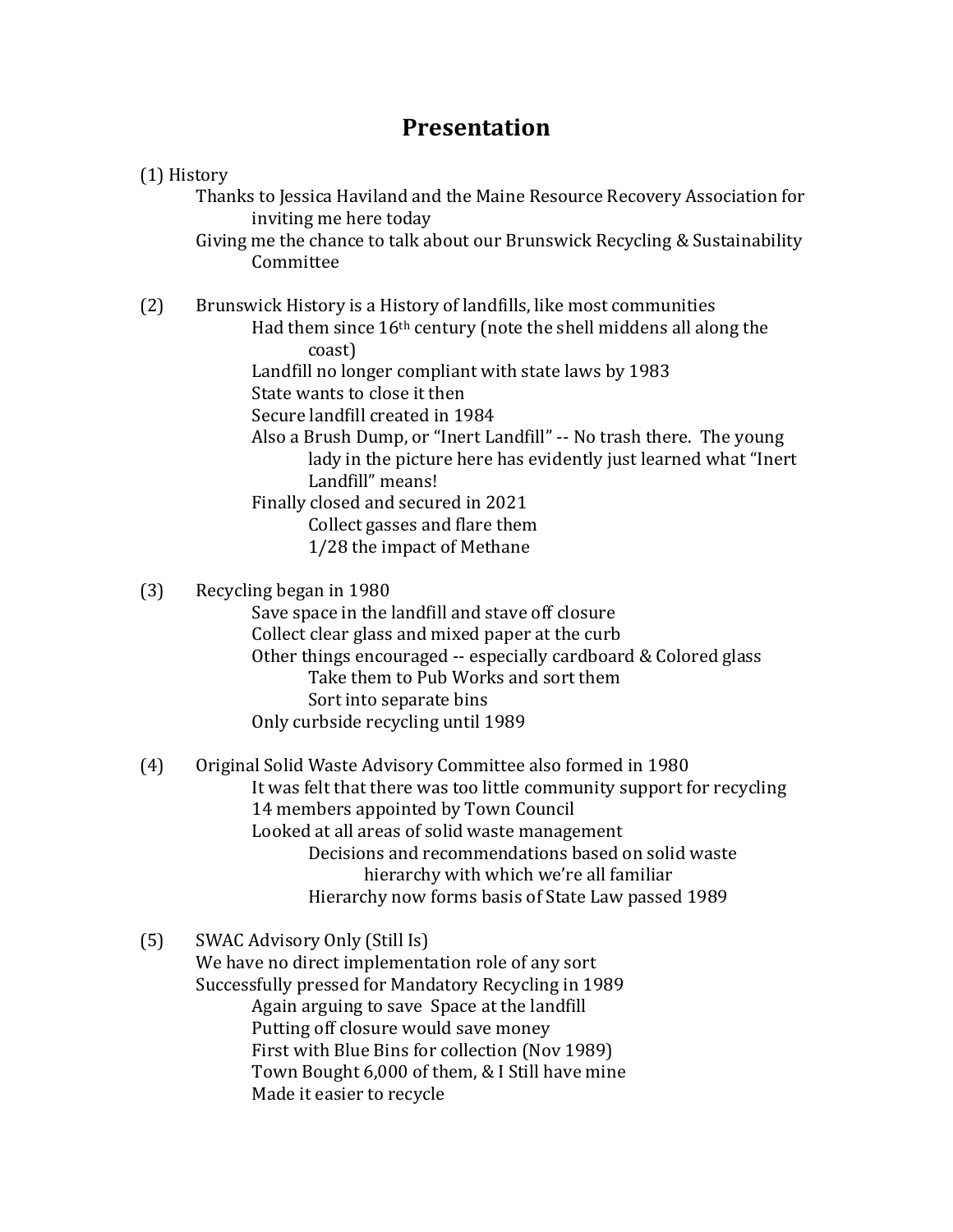|     | Brought Peer pressure to those who didn't                                                                                                                                                                                                                                                                                                                                                |
|-----|------------------------------------------------------------------------------------------------------------------------------------------------------------------------------------------------------------------------------------------------------------------------------------------------------------------------------------------------------------------------------------------|
| (6) | SWAC Reconstituted about 5 years ago as R&S<br>Same Goals<br>Same Advisory Role<br>First order of business involved cost of Solid Waste Mgmt<br><b>Endless Projects to Consider</b>                                                                                                                                                                                                      |
| (7) | Current iteration of the R&S Committee<br>Nine Volunteer Taxpayer Members, 1 H.S, 1 Bowdoin<br>Chosen & appointed by Town Council for 3 year terms<br>Very slow process<br>Pub Works Dir and two Councilors ex-officio<br>Include H.S. and Bowdoin Students as Stakeholders<br>Not very successful<br>Different agendas<br>They come and go frequently<br>Takes too long to replace them |
| (8) | Glass costs<br>Ture weeve ago, ure Ctenned vegyeling glass                                                                                                                                                                                                                                                                                                                               |

Two years ago, we Stopped recycling glass Work to move processing to ecomaine There, the glass actually gets recycled, and we'll pay only once

(9) Four Subcommittees, but currently considering name changes due to changing needs and roles

Implementation -- with move to ecomaine nearly assured, their role will change, not sure to what Organics -- movement to change to Recycling, because Organics is part of recycling, not the other way around Solar Energy -- too restrictive Public Education -- stays the same

## (10) Implementation

Goal here was to Coordinate the move to ecomaine Have some industry experts on the committee Used a WARM Model that analyses all aspects of dollar and environmental costs and savings Show significant savings when include dollar and CO2e reductions by moving to ecomaine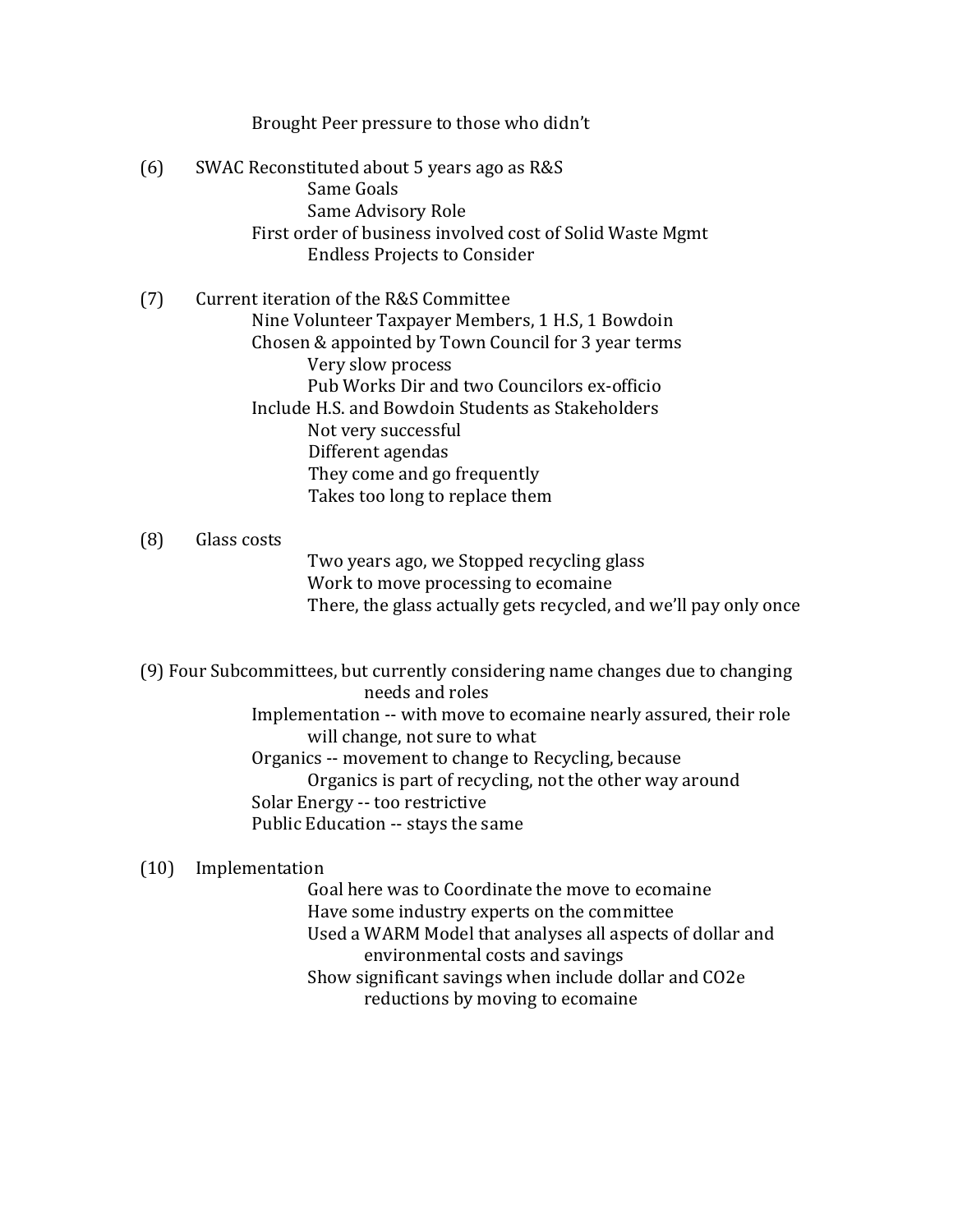(11) Organics

Developed a Three-pronged Organics Recycling (Composting) program Backyard Composting (need equipment) Fee Based Curbside Pickup by Garbage to Garden Free Drop Off points (for others) Maine DEP grant for Intern We'll use the grant to Promote and educate about the three-pronged program Half priced backyard composters Low, or no cost kitchen waste collectors Expanded drop off locations Our intern will also be doing Lectures, working with social media, and staffing information tables at public events. Allowed to discuss Organics Only under the grant, but hope to leverage some of that for other aspects of our R & S (12) Solar energy (depositphotos\_3857894-stock-photo-renewableenergy) Being expanded to all alternative energies, but Chair is a solar guy, so we started there Sold the town on signing a 20 year solar farm deal Concerns about new stuff coming along in the next 20 years Don't know what that will be Too little acreage to do all solar (13) Public Education I Chair That One No Town support here No access to Town Website or email system Weekly column the most successful Successful course at MSC Little success with social media Messages need to be too short (14) In the end, the R&S Committee did get the Council to finally demand action from the TM and Move to ecomaine Did it in three ways Solid research by the Implementation Subcommittee (picture) Solid reporting of the economics involved Strong email campaign through local contacts Able to overwhelm the Town Council and Town Manager with email by tapping our networks of local Citizen Contacts Took a full year Not signed yet Supposed to start July 1, 2022 Swap program